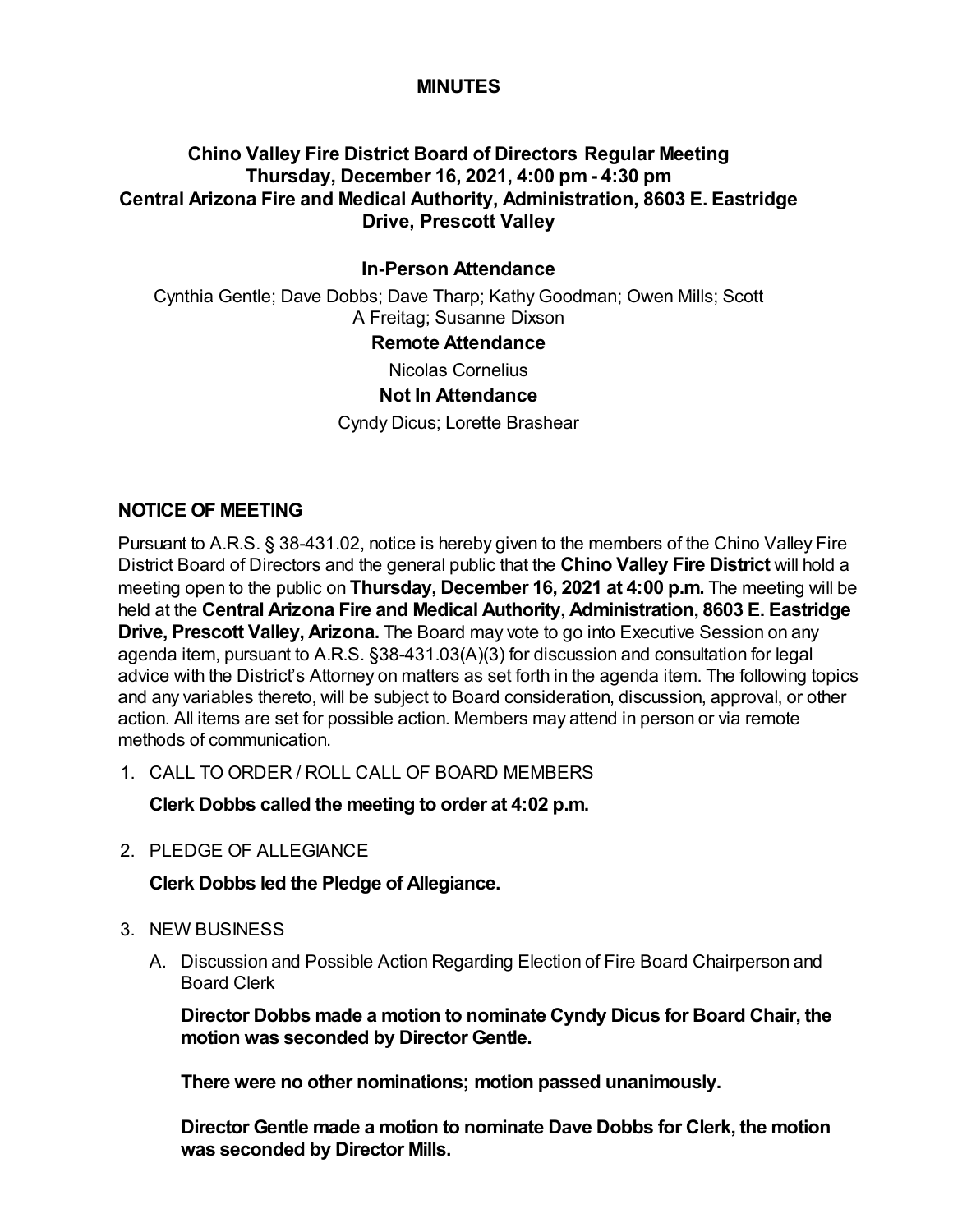**There were no other nominations; motion passed unanimously.**

B. Presentation, Discussion, and Acceptance of FY 2021 Audit Report as Presented by Henry & Horne

**Noemi Barter from Henry + Horne presented the Fiscal Year 2021 Audit Report via Zoom. All statements in reports are management statements that are tested by the auditors to determine if they are materially correct and fair. Henry + Horne found that statements are presented fairly and have reported a clean opinion.**

**Director Mills inquired about a missing first page in the Representation Letter. Chief Tharp responded that it is the signed letter of material disclosure and that Staff will make sure it is updated for the records.** 

**Motion to accept the audit presented by Henry + Horne.**

Move: Owen Mills Second: Cynthia Gentle Status: Passed

Yes: Dave Dobbs, Cynthia Gentle, Owen Mills

4. CALL TO THE PUBLIC

In accordance with A.R.S. §38-431.01(H) and as a matter of policy, the Chino Valley Fire District Board has decided to allow public comments as time permits. Therefore, those wishing to address the Board regarding an issue within the jurisdiction of this public body may do so in an orderly manner that includes completing a Call to the Public Form and submitting it to staff for the record. If a written statement is being read, please provide a copy to ensure it is entered into the record accurately. Individuals will be limited to speak for three (3) minutes and Call to the Public shall not exceed 15 minutes per meeting.

#### **There were no public comments.**

5. CONSENT AGENDA

All matters listed under consent agenda are considered to be routine by the Chino Valley Fire District Board and will be enacted by one motion. There will be no separate discussion on these items. Any item may be removed by a Board member and will be considered separately for motion, discussion and action.

- A. Approve Regular Session Minutes September 27, 2021
- B. Approve General Fund Financial Statements
- C. Approve Bond Debt Service Financials
- D. Approve Annexation and Resolution 2021-08, Canavarro, 1500 E. Prescott Ranch Rd., Parcel 305-01-020N

#### **Motion to approve the Consent Agenda.**

Move: Cynthia Gentle Second: Owen Mills Status: Passed

Yes: Dave Dobbs, Cynthia Gentle, Owen Mills

6. VOTE TO GO INTO EXECUTIVE SESSION

**Motion to go into Executive Session at 4:16 p.m.**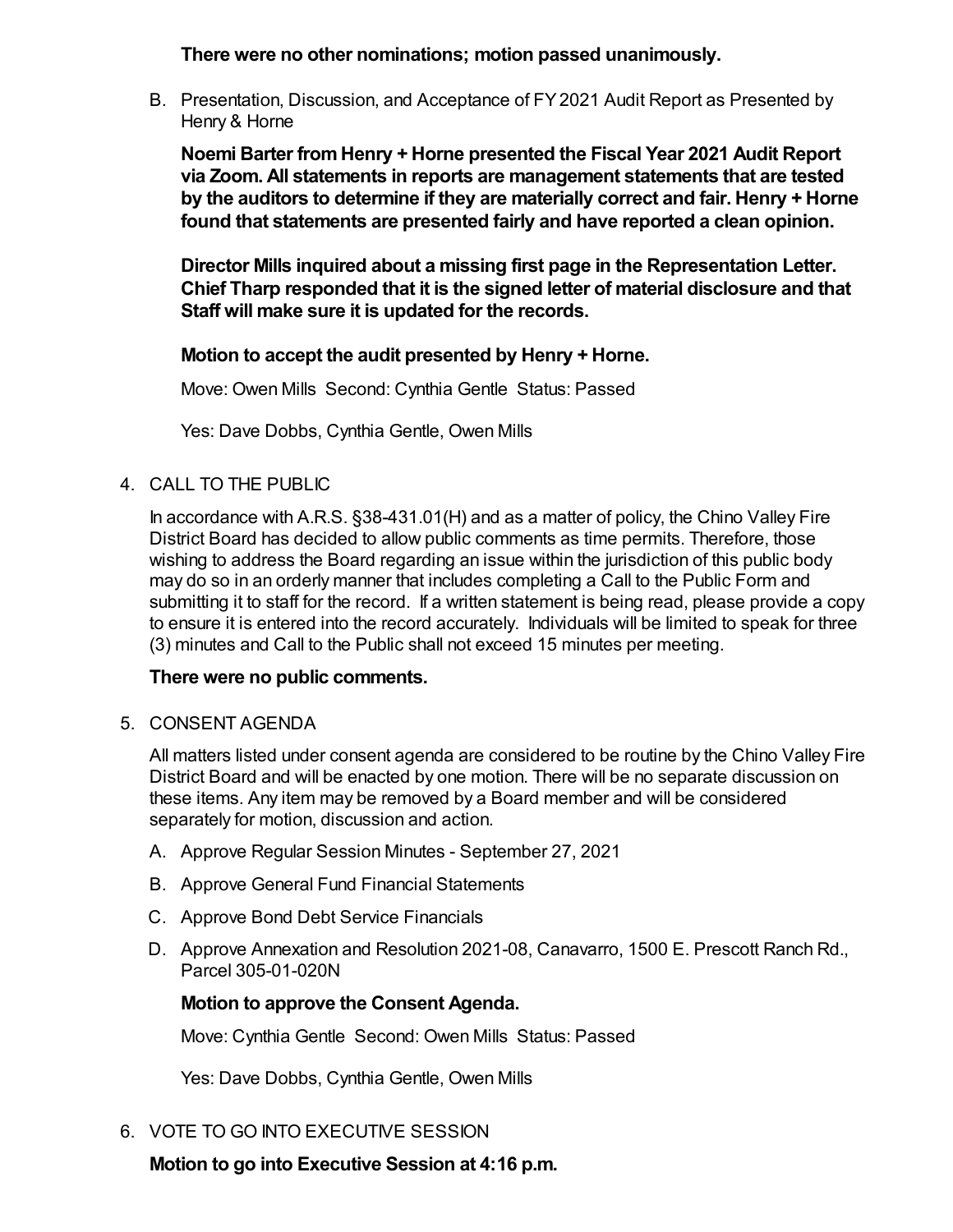Move: Cynthia Gentle Second: Owen Mills Status: Passed

Yes: Dave Dobbs, Cynthia Gentle, Owen Mills

- A. Legal Advice Pursuant to A.R.S. §38-431.03(A)(3) Regarding Marijuana Tax Payments
- 7. NEW BUSINESS, CONTINUED
	- A. Discussion and Possible Action Regarding Marijuana Tax Payments

**Reconvened into Open Session at 4:26 p.m.**

**Clerk Dobbs stated that Staff has their direction, which is to continue moving forward.**

**Attorney Cornelius will notify the Board if a Special Meeting is required.**

B. Discussion and Possible Approval of Budget Development Schedule

**Chief Tharp explained that the annual budget schedule gives the Board an overall view of the budget process in order to meet obligations set forth by the County and the State. He also noted that there will be a Budget Work Study scheduled in the beginning of April 2022.**

**Motion to approve the Budget Development Schedule.**

Move: Cynthia Gentle Second: Owen Mills Status: Passed

Yes: Dave Dobbs, Cynthia Gentle, Owen Mills

8. ADJOURNMENT

# **Motion to adjourn at 4:28 p.m.**

Move: Cynthia Gentle Second: Owen Mills Status: Passed

Yes: Dave Dobbs, Cynthia Gentle, Owen Mills

**Signature indicating approval on next page.**